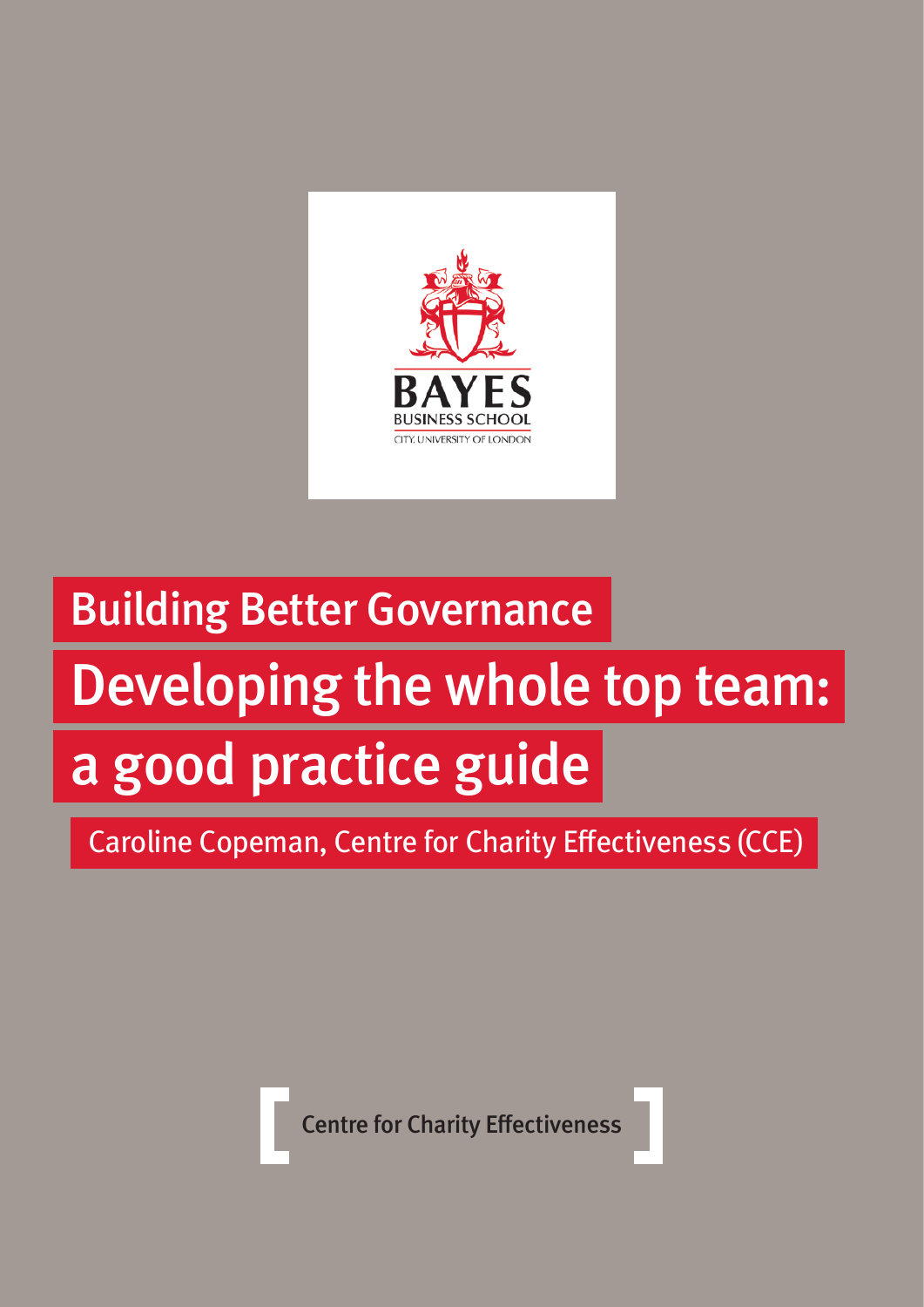#### [CENTRE FOR CHARITY EFFECTIVENESS](https://www.bayes.city.ac.uk/cce)

Inspiring transformation within the nonprofit sector.

The vision of the Centre for Charity Effectiveness (CCE) at Bayes Business School is that of a nonprofit sector leading positive social change. We support the sector to achieve this through the services that we deliver: education, knowledge sharing, research and independent consultancy advice.

As one of Bayes Business School's centres of excellence, impactful knowledge exchange has been at the heart of what we do since our inception over 20 years ago.

CCE aspires to see a voluntary, community and social enterprise sector constantly extending its own knowledge boundaries and driving performance excellence – whilst developing and inspiring the next generation of leaders.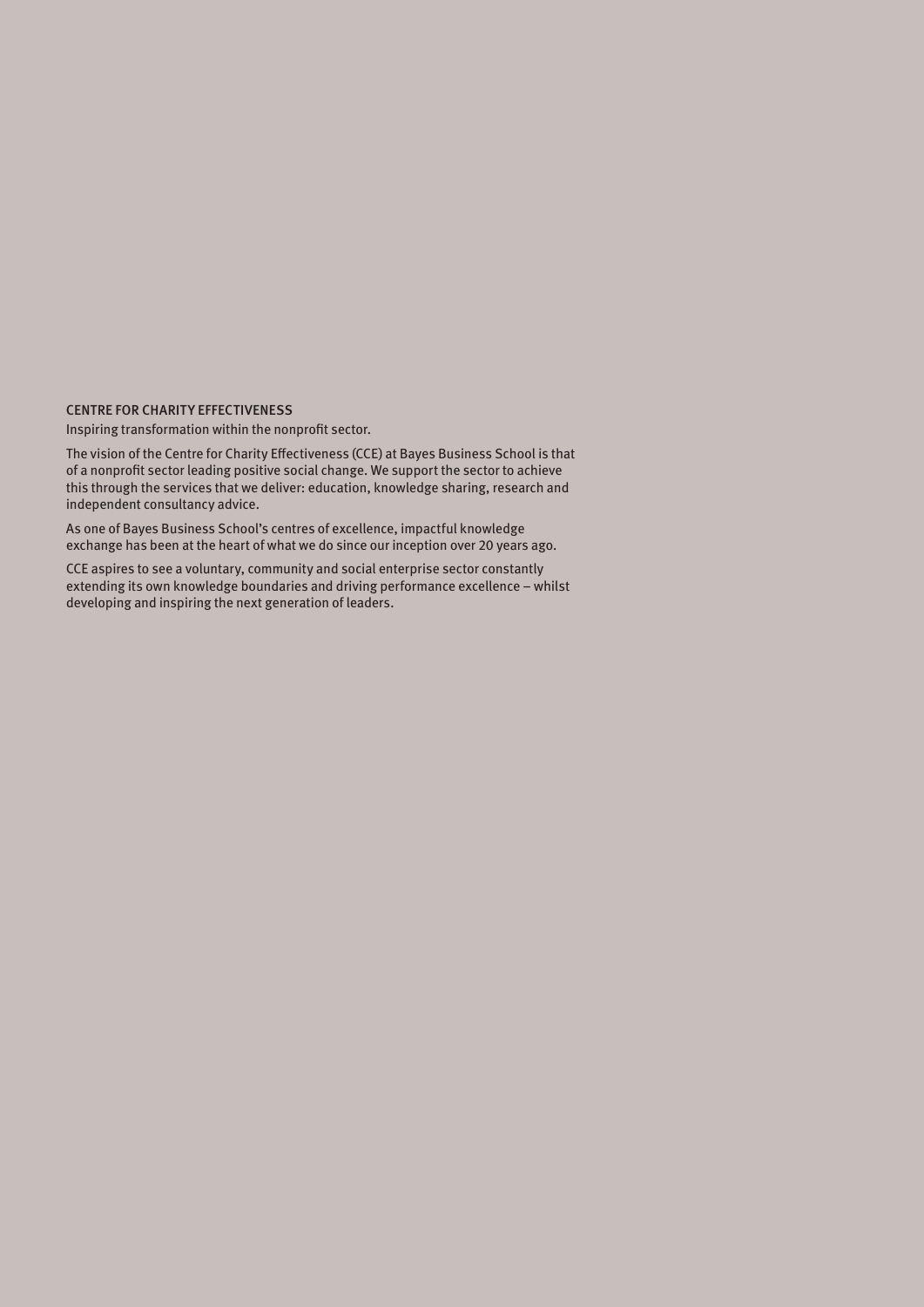Centre for Charity Effectiveness E: [CCE@city.ac.uk](mailto:CCE%40city.ac.uk?subject=)

### Foreword

The unwavering vision of the Centre for Charity Effectiveness (CCE) is that of a strong nonprofit sector leading positive social change. We support the sector to achieve this through the services we deliver: education, knowledge sharing, research and independent consultancy advice.

We know that the need for good governance in our sector is greater than ever with recent public concern and media scrutiny which is often about the effectiveness of an organisation's governance. As the Charity Governance Code says, 'good governance in charities is fundamental to their success'. Our governance practice team is regularly commissioned to undertake reviews or other activities in support of more effective governance.

This is one of a series of updated [Building](https://www.cass.city.ac.uk/faculties-and-research/centres/cce/toolkits-and-guides/building-better-governance)  [Better Governance](https://www.cass.city.ac.uk/faculties-and-research/centres/cce/toolkits-and-guides/building-better-governance) (BBG) good practice guides covering key governance activities including:

- Board & trustee performance review
- Board involvement in strategy and planning
- Board reports that add value
- Developing a balanced scorecard & dashboard
- Developing the whole top team
- Effective board meetings.

We are confident that, taken together, these guides will be an extremely useful resource for trustees and the senior team, covering the key areas of practice that make the difference between a board that does the minimum and one that is truly effective. If you need further information or advice, please [get in touch.](mailto:CCE%40city.ac.uk?subject=)

#### Alex Skailes

Director, Centre for Charity Effectiveness (CCE)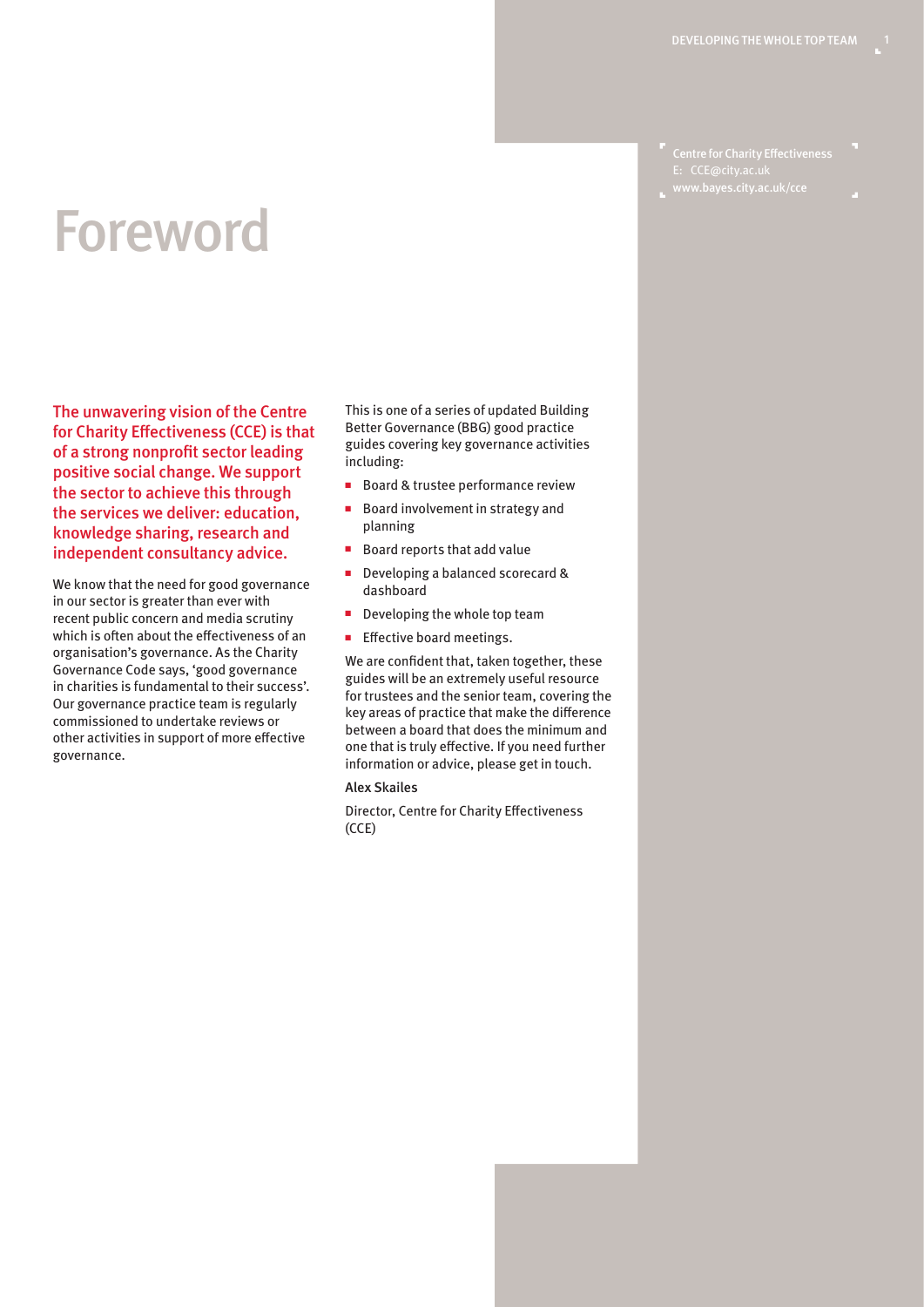### **Contents**

| Why a focus on the top team relationship?            | 3  |
|------------------------------------------------------|----|
| The shared functions of the top team                 | 4  |
| Trust as the bedrock of quality governance           | 5  |
| Thinking and exploring together                      | 6  |
| Balancing power dynamics and respecting the boundary | 8  |
| Top tips                                             | 10 |
| Resources                                            | 11 |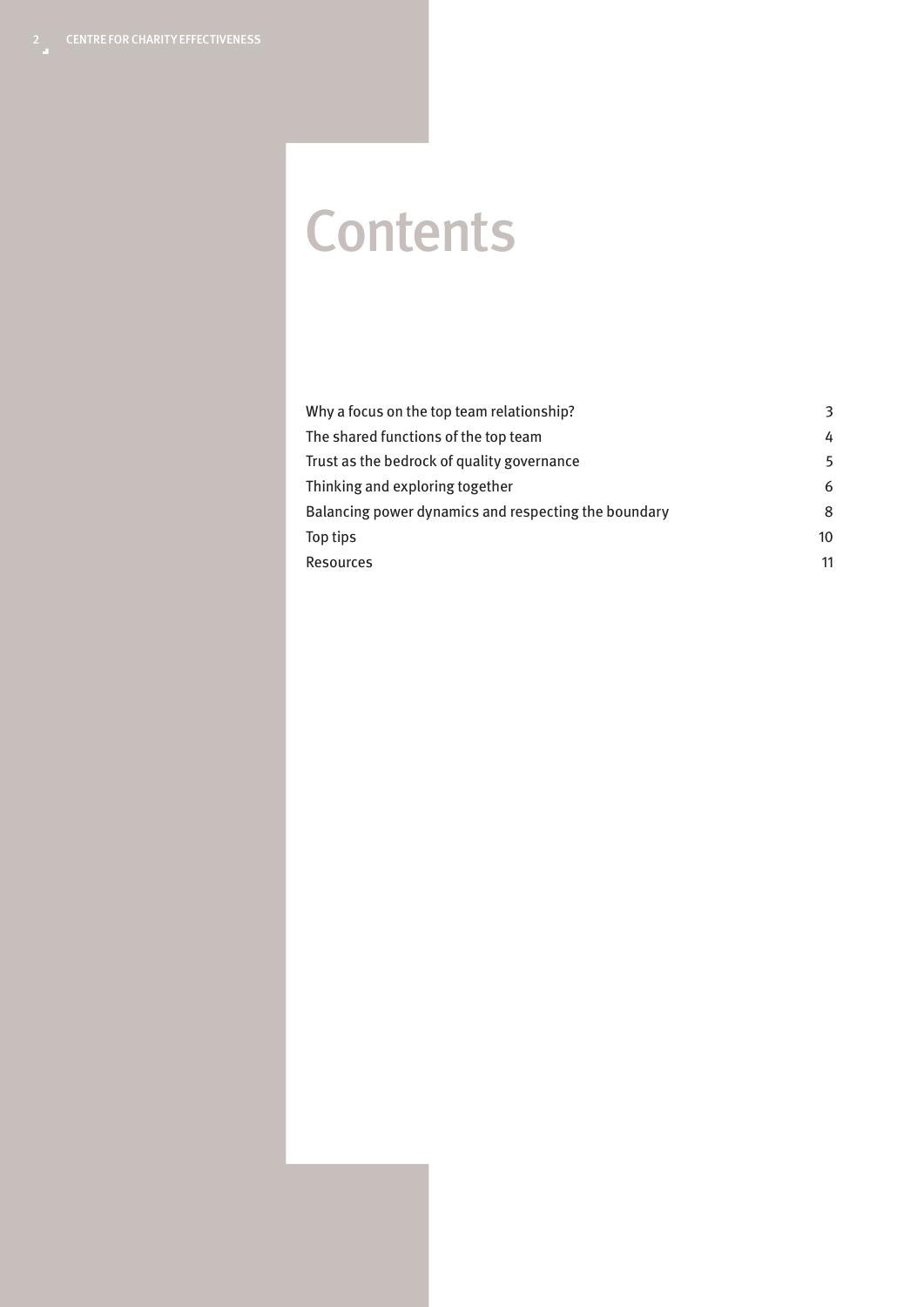### Why a focus on the top team relationship?

The board and senior staff working together in harmony – each clear about their respective roles, exploring and challenging to get growth in impact and sustainability, sharing leadership and governance responsibilities – is the single biggest driver of nonprofit success.

Neither the board nor the executive can effectively fulfil their role without the other; there is mutual dependency, and the relationship is the key element in good governance. If the relationship is working, it will lead to better quality decision making.

We are operating in a rapidly evolving and increasingly complex external environment. This presents us with uncertainties and dilemmas, and is a constant challenge to effective decision-making. Only when the top team works together can nonprofits ensure the right combination of knowledge, skill and experience to make the best quality decisions.

Trust is at the heart of all relationships and if trust is a strong bedrock for your top team, then this effect will ripple out across the organisation, and indeed the sector. And of course, the opposite is also true.

The [Charity Governance Code \(2017\)](https://www.charitygovernancecode.org/en/front-page) is very clear about the need for the board and senior staff to work together in the best interests of beneficiaries and the need for a variety of perspectives and high quality decision making. Relevant aspects include:

■ The board is clear that its main focus is on strategy, performance and assurance, rather than operational matters and reflects this in what it delegates

- The board acts in the best interests of the charity and its beneficiaries. The board is not unduly influenced by those who may have special interests and places the interests of the charity before any personal interest. This applies whether trustees are elected, nominated or appointed. Collectively, the board is independent in its decision making
- The board safeguards and promotes the charity's reputation and, by extension, promotes public confidence in the wider sector
- Members of the board and those working in or representing the organisation are seen to be acting with integrity and in line with the values of the charity
- The board's culture, behaviours and processes help it to be effective; this includes accepting and resolving challenges or different views
- The board's approach to diversity supports its effectiveness, leadership and decision making
- The board is more effective if it includes a variety of perspectives, experiences and skills
- The board ensures that the charity follows the principles of equality and diversity, going beyond the legal minimum where appropriate.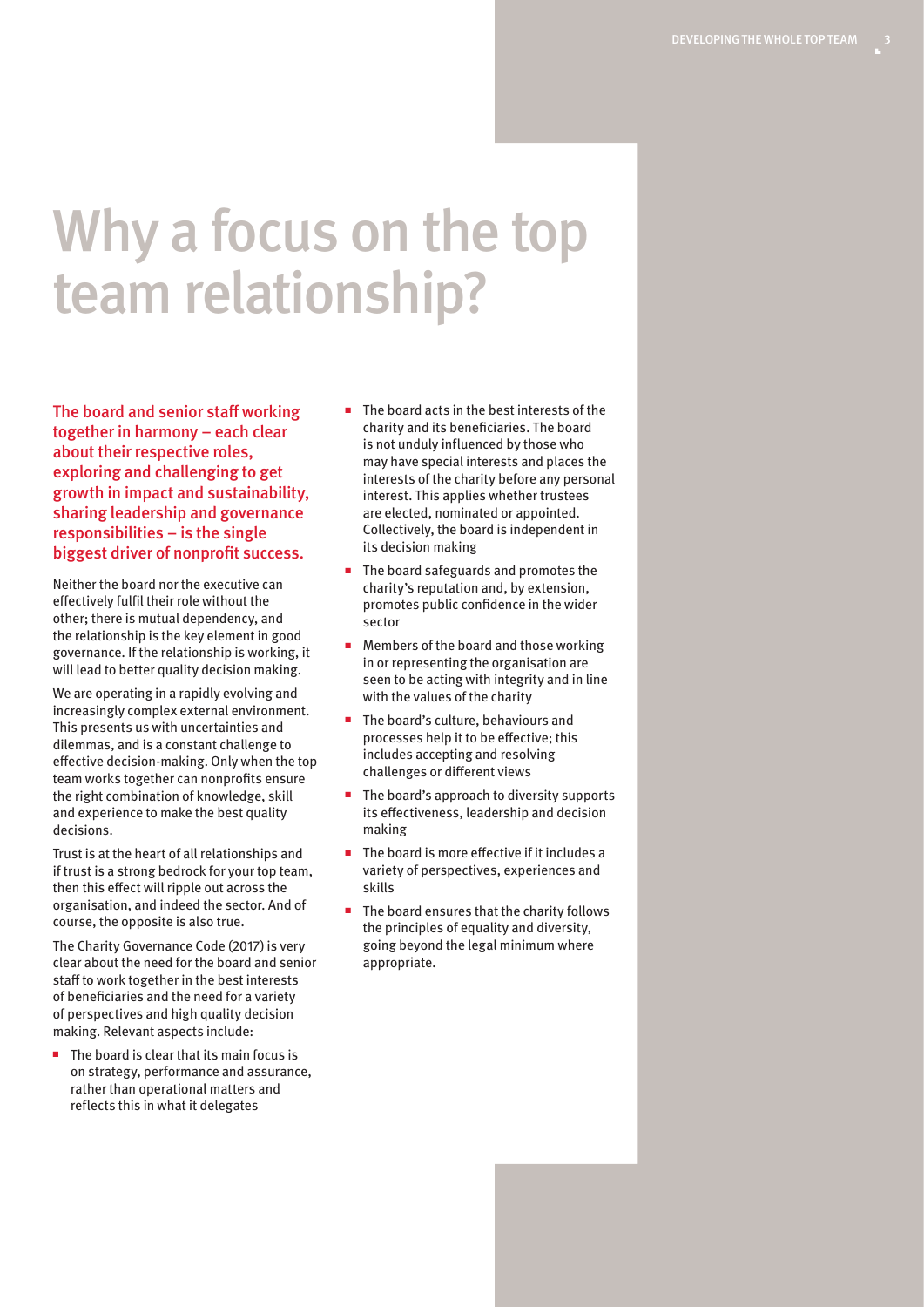### The shared functions of the top team $1$

| Leadership                                      | Governance                                                                               | Management                                      |
|-------------------------------------------------|------------------------------------------------------------------------------------------|-------------------------------------------------|
| Create the purpose and define<br>the impact     | Challenge, test, & assess the<br>ongoing merits of the purpose<br>& impact               | Implement the delivery of<br>purpose & impact   |
| Align with external context<br>and stakeholders | Scan the environment for<br>mismatches between the<br>purpose, stakeholders &<br>context | Provide feedback on<br>effectiveness            |
| Encourage others to take part                   | Understand the implicit power<br>& political dynamic                                     | Organise, control and hold<br>others to account |

Leadership, governance and management are different but interlinked functions integral to effective delivery of beneficiary impact. They are also functions that are shared (in those nonprofits that employ staff) by trustees and senior staff.

This makes role clarity, the boundary between different roles and the need to be explicit about shared power vital elements of effective governance. The balance of these elements will be different according to the size of the organisation, stage of lifecycle, the external context and the skills and experience of the players.

It is vital that you regularly visit and review the boundary between trustees and senior staff to ensure that it continues to be clear and enabling of each to fully carry out their role.

1. Building on the work of [Bradshaw, P., \(2002\) "Reframing Board-Staff Relations: Exploring the Governance Function](https://www.onlinelibrary.wiley.com/doi/abs/10.1002/nml.12409)  Using a Storytelling Metaphor." [Nonprofit Management and Leadershi](https://www.onlinelibrary.wiley.com/doi/abs/10.1002/nml.12409)p. 12. 471 - 484.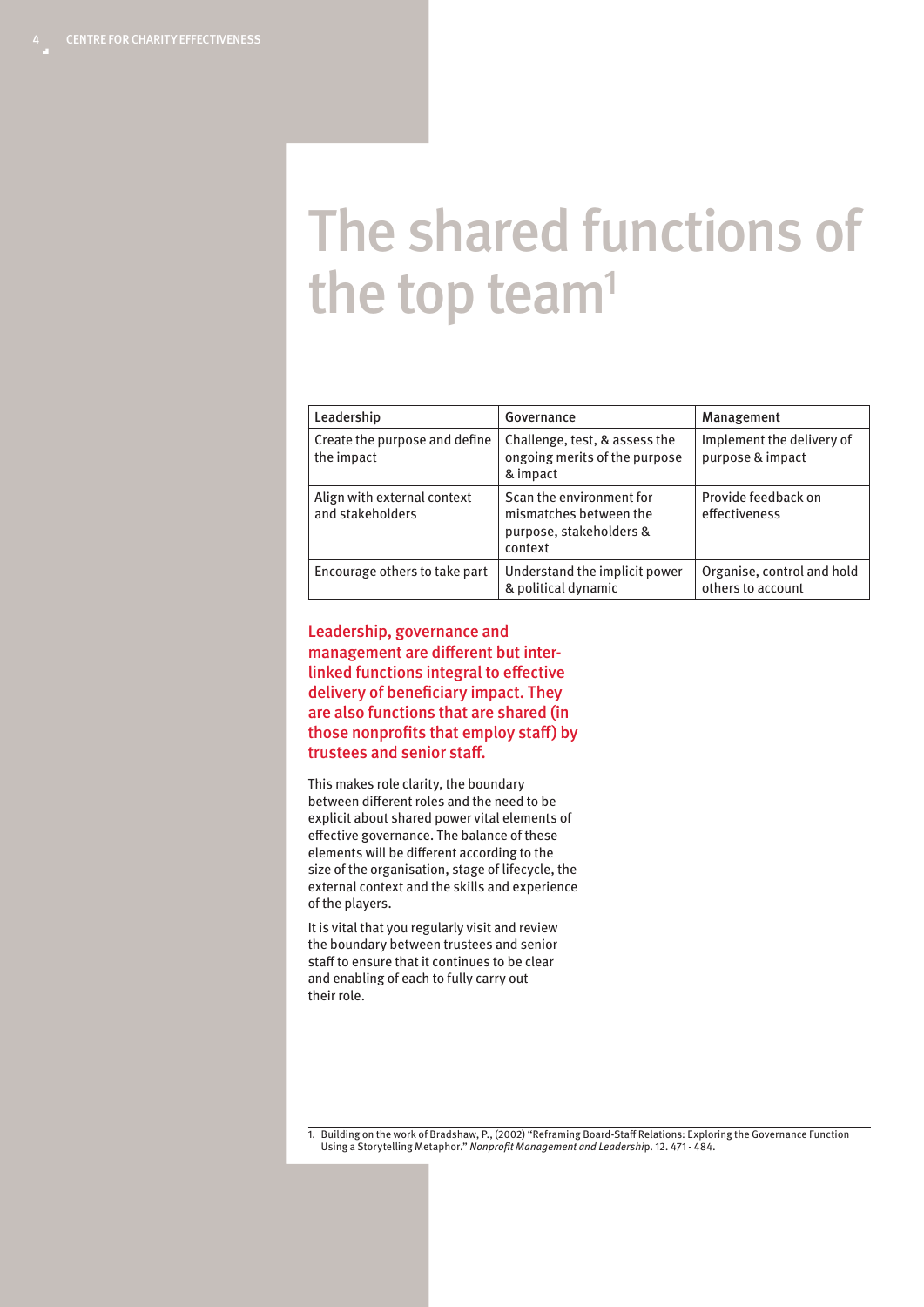DEVELOPING THE WHOLE TOP TEAM

## Trust as the bedrock of quality governanace

#### Trust is seen in academic literature as a product of positive human interactions<sup>2</sup> (i.e. it doesn't just happen, and is an outcome of a continuing relationship not a given).

Trust is an individual's belief in, and willingness to act on the words, actions and decisions of another; in trusting, you make something that is important to you vulnerable to the actions of others. McAllister<sup>3</sup> suggests that trust has both cognitive (the mental process involved in knowing, learning, and understanding things) and affective (relating to moods, feelings, and attitudes) elements:



Trust is a vital element of top team relationships and is the glue that enables effective governance. It's complicated and needs to be worked at.

Roffey Park have identified eight trust building behaviours in their [Wheel of Trust](https://www.roffeypark.ac.uk/knowledge-and-learning-resources-hub/eight-behaviours-that-build-trust/)<sup>4</sup>



2. [Steare, R., \(2009\) Ethicability – how to decide what's right and find the courage to do it](https://www.amazon.co.uk/Ethicability-Decide-Whats-Right-Courage/dp/0955236940/ref=sr_1_1?dchild=1&keywords=roger+steare+ethicability&qid=1628594137&sr=8-1). Roger Steare Consulting Limited.

- 3. [McAllister Source: The Academy of Management Journal, Vol. 38, No. 1 \(Feb., 1995\), pp. 24-59 Published by: Academy](https://www.jstor.org/stable/256727?seq=1#page_scan_tab_contents)  [of Management.](https://www.jstor.org/stable/256727?seq=1#page_scan_tab_contents)
- 4. [Poorkavoos, M., Hatcher, C., and Smith, A., \(2016\) "The lived experience of trust" Roffey Park Institute](https://www.roffeypark.com/research-insights/the-lived-experience-of-trust/).

#### SOME QUESTIONS TO AID **REFLECTION**

What can I do differently to strengthen people's trust in me?

What can I do to strengthen trust between members of the top team in my organisation?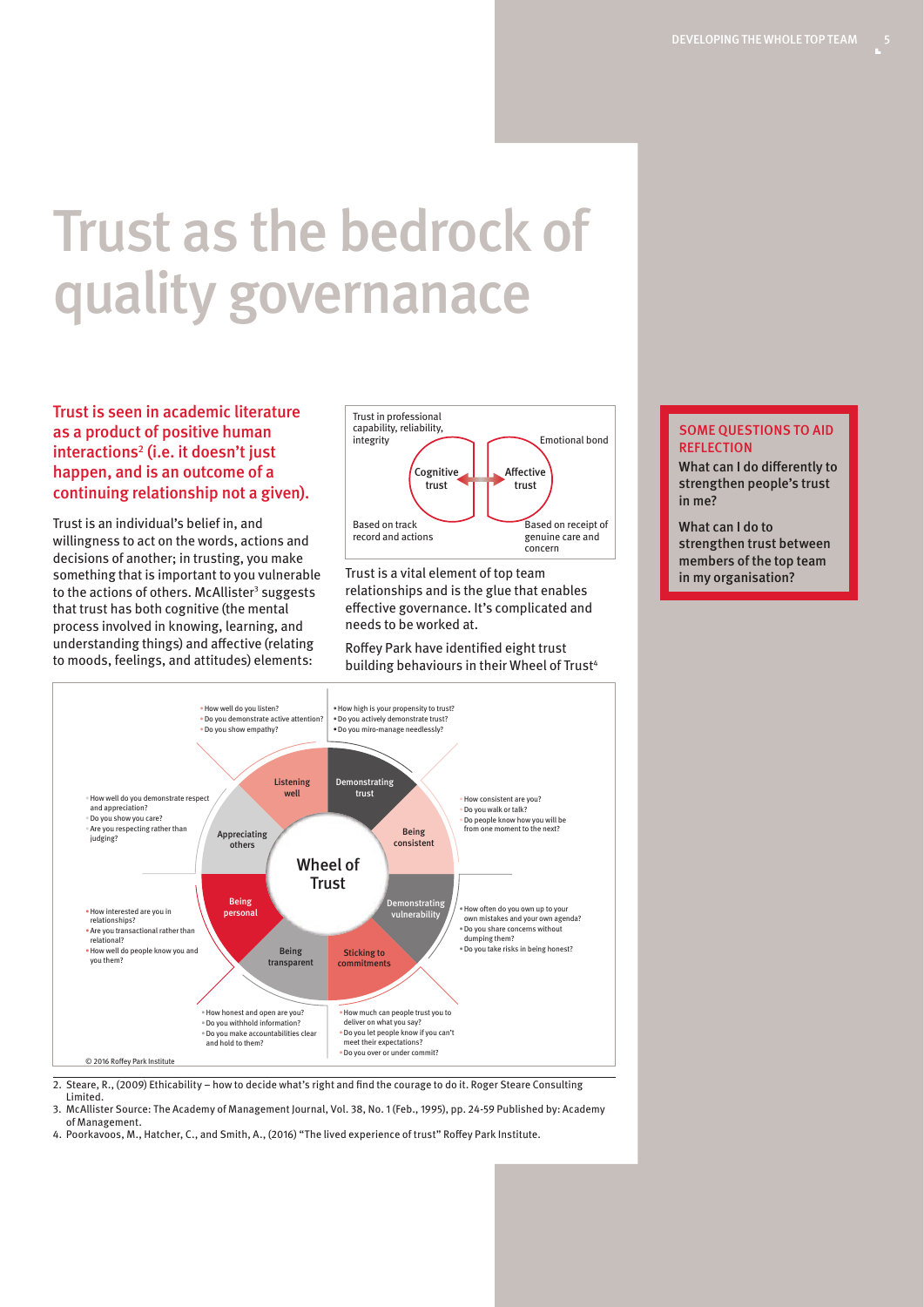### Thinking and exploring together

#### STIMULATE BOTH DIALOGUE AND **DISCUSSION**

Groups of people make better decisions than one person acting on their own. The more knowledge and the greater the range of different perspectives you can have, the better the quality of the decision.

Harnessing this by eliciting information, building on the perspectives of others and challenging the ideas that others bring is central to high quality decision making:

■ Design the board meeting to tap the collective intelligence and emotions of trustees and senior staff

- Switch 'my' brain on to critical thinking: 'the art of analysing and evaluating thinking with a view to improving it' – be self-corrective
- Ensure you challenge the idea (cognitive conflict) not the person: relational conflict can be very damaging, especially across a boundary such as that within the top team
- Focus on sense-making, framing and asking questions, and engage in real dialogue – listen with intent to understand
- Use dialogue to really understand different perspectives before you start discussion to assert your argument – the best decisions come when top teams balance dialogue and discussion<sup>5</sup>.

| <b>Discussions</b>                          | <b>Dialogues</b>                                                      |
|---------------------------------------------|-----------------------------------------------------------------------|
| Different views are presented and defended  | Different views are presented as a means of<br>discovering a new view |
| Decisions are made (convergence)            | Complex issues are explored (divergence)                              |
| Action is often the focus of the discussion | New actions emerge as a by-product                                    |

5. [Trower, C., \(2013\) The Practitioner's Guide to Governance as Leadership](https://www.wiley.com/en-gb/The+Practitioner%27s+Guide+to+Governance+as+Leadership%3A+Building+High+Performing+Nonprofit+Boards-p-9781118237366) (page 78 and 79). Jossey Bass: San Francisco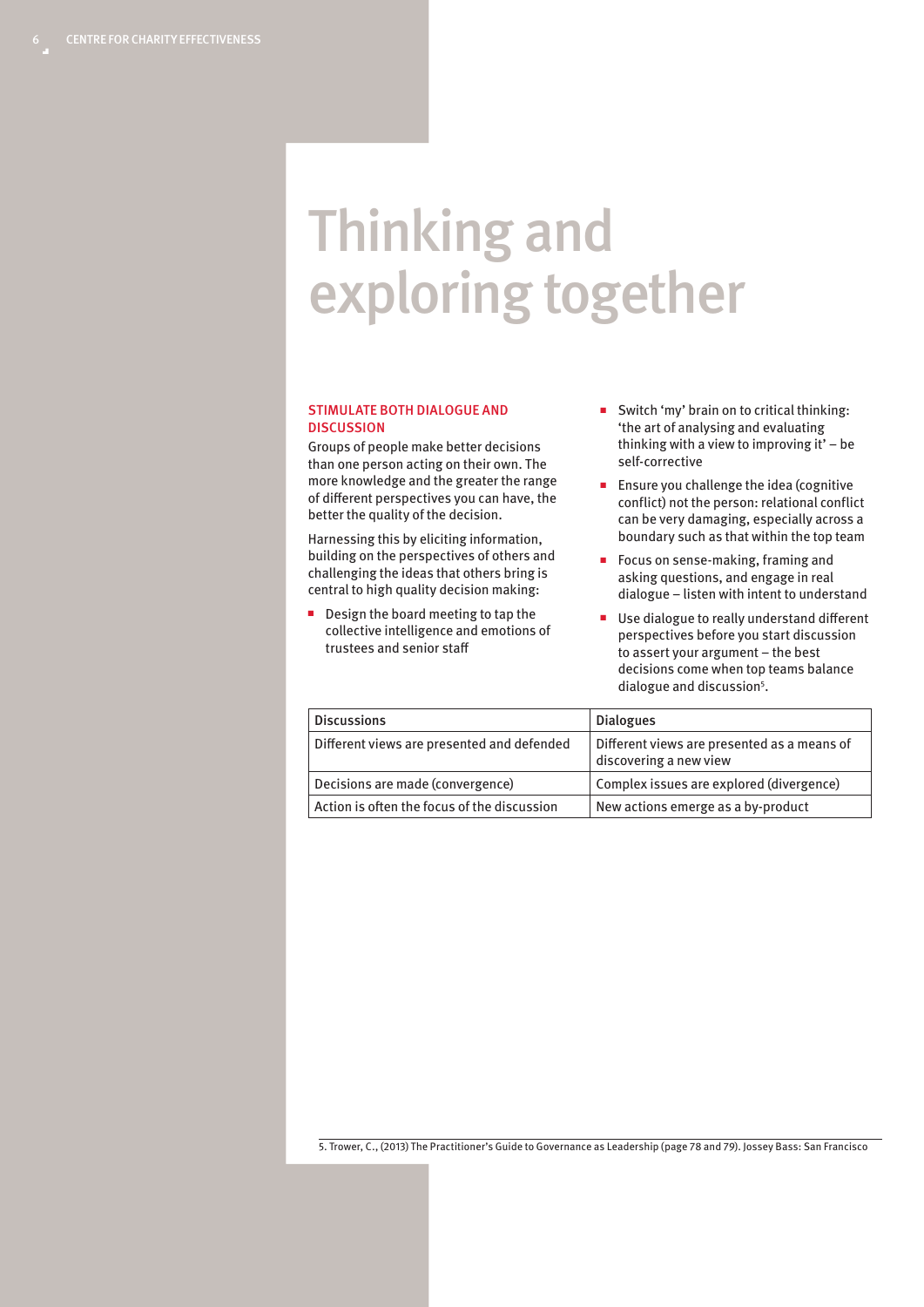#### AVOID GROUPTHINK

We tend to give more weight to ideas from those who think like us, especially when we're from the same backgrounds and have the same information (such as a board pack).

We know groups perform better at decision making, but it's the diversity they bring that makes this the case, so focus on ensuring diversity across the whole top team. Too much cohesion can be damaging (we tend to seek to get on, feel more confident when we all agree, often look for confirmation of our own views – confirmation bias); this reduces independent critical thinking and has a negative impact on the quality of decision making.

#### CREATE OPPORTUNITIES FOR GENERATIVE THINKING

Generative thinking<sup>6</sup> is the thought process prior to acting; it comes so naturally to us we usually don't even need to name it. It's the genesis of work that is later translated into policies, plans, strategies and tactics. Generative governance is about bringing the board into discussions early, to generate different insights while the subject is still ambiguous and subject to multiple interpretations; before you narrow down and frame it. Decision making is likely to be at its most effective when the board and senior team are first engaged together in generative thinking:

- Generate alternatives
- Decide what to decide
- Discern and frame problems
- Pursue perspectives.
- Consider hypotheses
- Pose catalytic questions.

Think about creating opportunities for generative discussion:

- Open questions on the agenda, early on in the board meetings, briefed only by a 'onepager' from senior staff giving background context, not options/views
- Have a guest at a meeting or an away day specifically briefed to provoke with alternative scenarios or markedly different assumptions and views
- Recruit people who bring disruptive contributions and think differently from you: create space to explore with them, when you're not watching the clock.

#### SOME QUESTIONS TO AID **REFLECTION**

What questions and reframing can we use to fuel our creativity?

How can we create a climate where generative thinking is a natural state?

How can we draw people who don't think like us into our dialogue and discussion?

How can we come to a board meeting with an open mind/prepared to be persuaded?

6. [Chait, R. P., Ryan, W. P., Taylor, B. E., \(2005\) Governance as Leadership: reframing the work of nonprofit boards. Wiley:](https://www.wiley.com/en-gb/Governance+as+Leadership:+Reframing+the+Work+of+Nonprofit+Boards-p-9780471684206)  [New Jersey](https://www.wiley.com/en-gb/Governance+as+Leadership:+Reframing+the+Work+of+Nonprofit+Boards-p-9780471684206)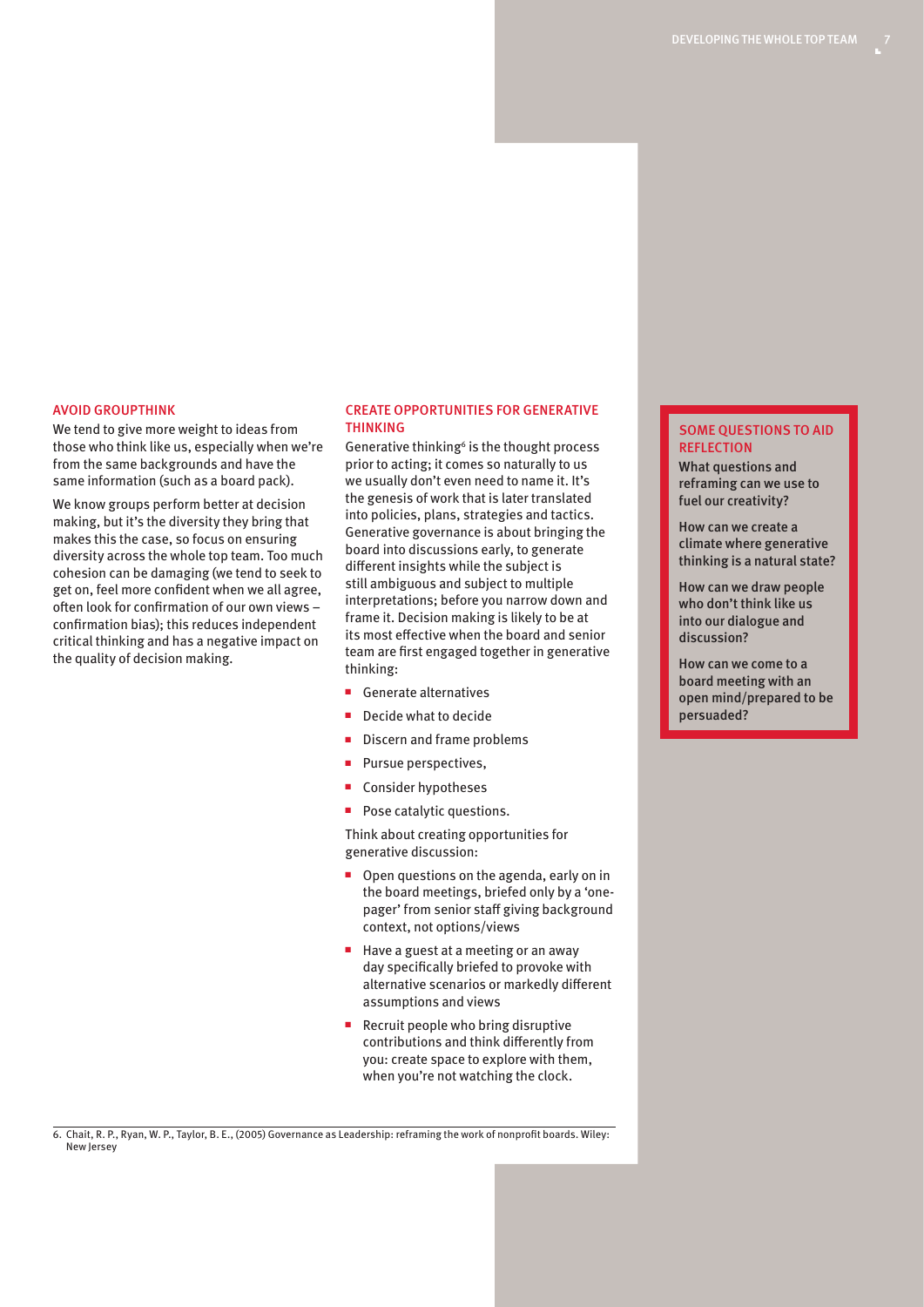### Balancing power dynamics and respecting the boundary

By asserting that the top team need to work in harmony to ensure optimum governance and leadership, we are not saying that power, roles and responsibilities are the same.

Trustees are accountable and have ultimate decision making power, including the power to delegate to staff. But some things do need to be shared to ensure effective governance (shared beliefs and values; a shared sense of purpose; shared power, even though it will be differently distributed), and it is useful to have these aspects of the relationship made explicit, surfaced and explored periodically to ensure they remain relevant, and made clear to all stakeholders – inside and outside the organisation.

#### EFFECTIVE TOP TEAMS:

- Share information openly; keep each other in the loop: no surprises
- Are clear about boundaries (Role Descriptions; Matters Reserved for the Board; Schedule of Delegation)
- Have clear frameworks (e.g. Business Case template; Summary report covers)
- Are clear about expectations of each other,
- Have trustees that challenge; staff welcome and thrive on it
- Have congruence in philosophy that drives behaviour
- Presume goodwill: seek each other's success
- Have clear open communications: frequent; informal; purposeful
- Are close but not cosy have professional distance: it is a superior/subordinate relationship.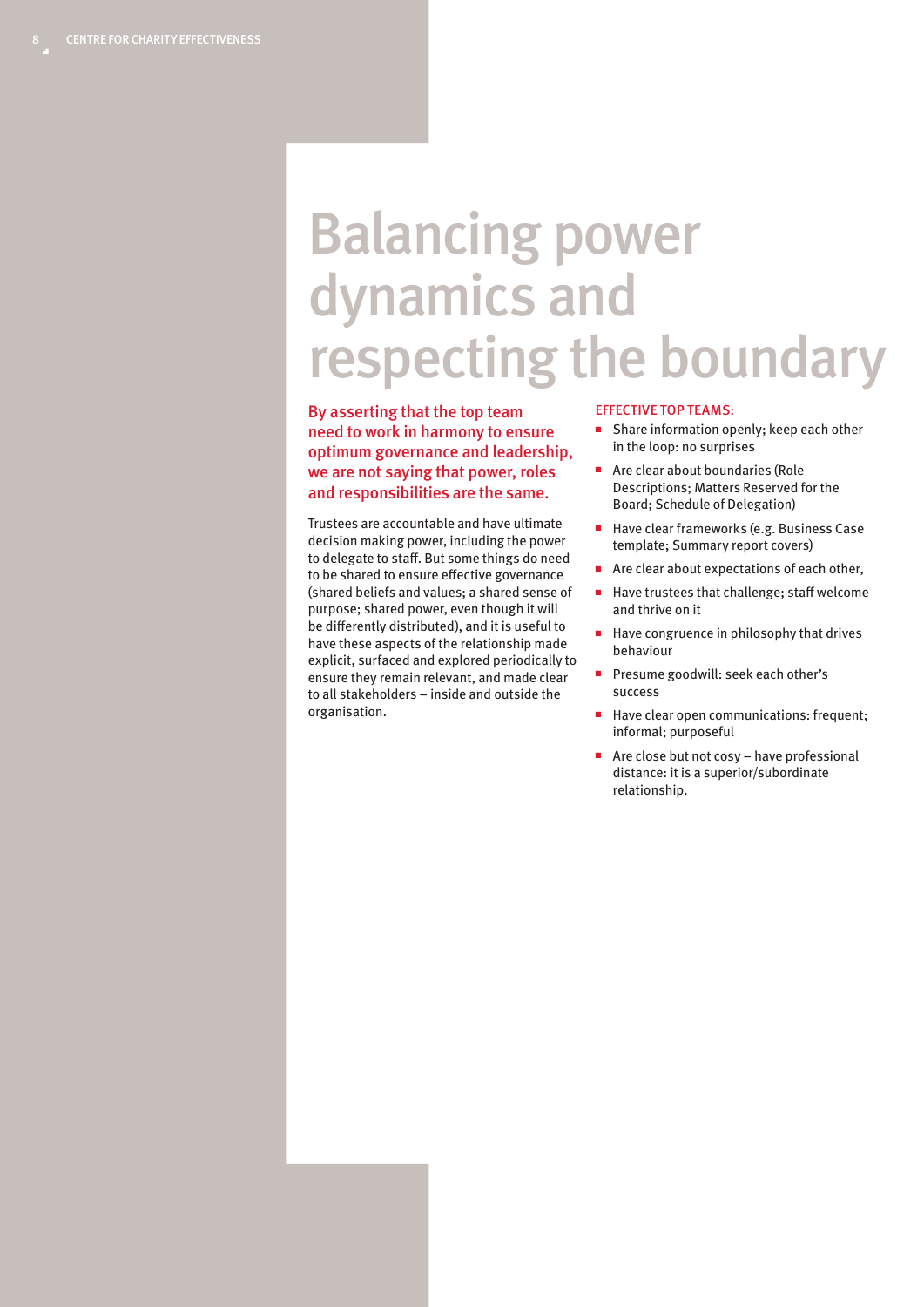#### MAKE THE BOUNDARY EXPLICIT

In nonprofit governance literature, much is rightly made of the importance of the boundary between the board and senior staff, and of the need for the top team to invest time in both exploring shared meaning and beliefs, and in being explicit about the shared power relationship.

This work of shared definition is important not least because of an inherent tension in our governance system driven by the asymmetry of information<sup>7</sup>: managers have knowledge and expertise advantages, and greater access to power sources such as information, time and resources, and thus the opportunity for a greater influence in decision making. This creates a TrustControl tension ('trust them to do the right thing' versus 'we need to put controls in place because what they do needs regulating by us'), and requires exploration to get the right balance for the context: too much weight on either side can cause crisis:

 $Trust \leftarrow$  Control

#### BALANCE SUPPORT AND CHALLENGE

High support and high challenge – with sensing to determine when the right time is for each – strengthens trust and stimulates growth (in the relationship, in the quality of decision making, in impact):



7. [Reid, W., & Turbide, J. \(2014\). Dilemmas in the board-staff dynamics of nonprofit governance In C. Cornforth & W. A.](https://www.routledge.com/Nonprofit-Governance-Innovative-Perspectives-and-Approaches/Cornforth-Brown/p/book/9780415783378)  [Brown \(Eds.\), Nonprofit governance: innovative perspectives and approaches. Routledge](https://www.routledge.com/Nonprofit-Governance-Innovative-Perspectives-and-Approaches/Cornforth-Brown/p/book/9780415783378)

#### SOME QUESTIONS TO AID **REFLECTION**

How could our top team add even greater value to the work and to our impact by working differently together?

Can trust and proper control exist together, and what might this look like for us?

Are we sufficiently explicit about the difference in top team roles, and where we draw the boundary?

Does the board have the right amount of accountability for what is happening? Does the senior staff group have the right amount of operational freedom within the agreed framework to act as required for impact, beneficiaries and the business model?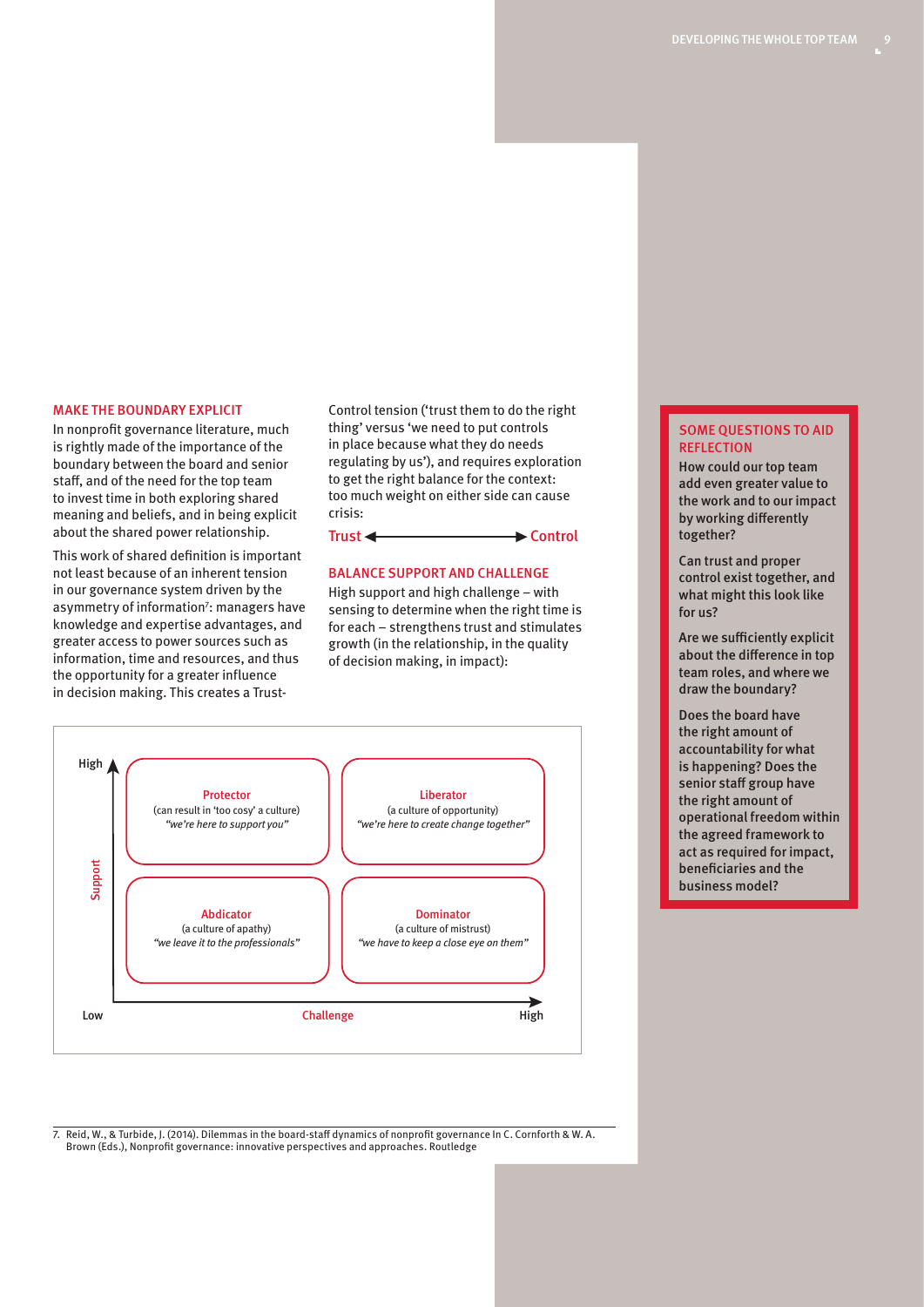### Top tips

#### VALUE ROBUST CONVERSATIONS AND BECOME A 'CONFLICT CONFIDENT' TOP TEAM

If you have conflict that has a negative effect, address it – don't avoid it! Nurture and relish cognitive conflict.

#### RECRUIT TO ENSURE DIVERSITY OF MINDSET across the whole top team.

DO YOUR HOMEWORK AND PRESENT CHALLENGING IDEAS AS TRUSTEES AND AS SENIOR STAFF

BRING IN OTHERS TO PROVOKE, STIMULATE DEBATE AND BROADEN **DISCUSSION** 

CALL OUT PRESSURE TO CONFORM

#### BE CLEAR ABOUT THE KNOWLEDGE SKILLS AND BEHAVIOURS REQUIRED BY TRUSTEES AND SENIOR STAFF FOR EACH TO BE EFFECTIVE

#### TALK ABOUT THE INFORMATION NEEDS OF EACH

The information trustees need to carry out their role effectively (and how it can best be presented), and the information (often by way of decision making criteria, risk appetite, decisions) staff need from trustees to carry out their mandate effectively and efficiently (see BBG: Board reports that add value for more information).

#### REVIEW YOUR MEETINGS TO ENSURE HOW COGNITIVE CONFLICT AND CHALLENGE HAVE ADDED VALUE

see BBG: Effective board meetings for more information.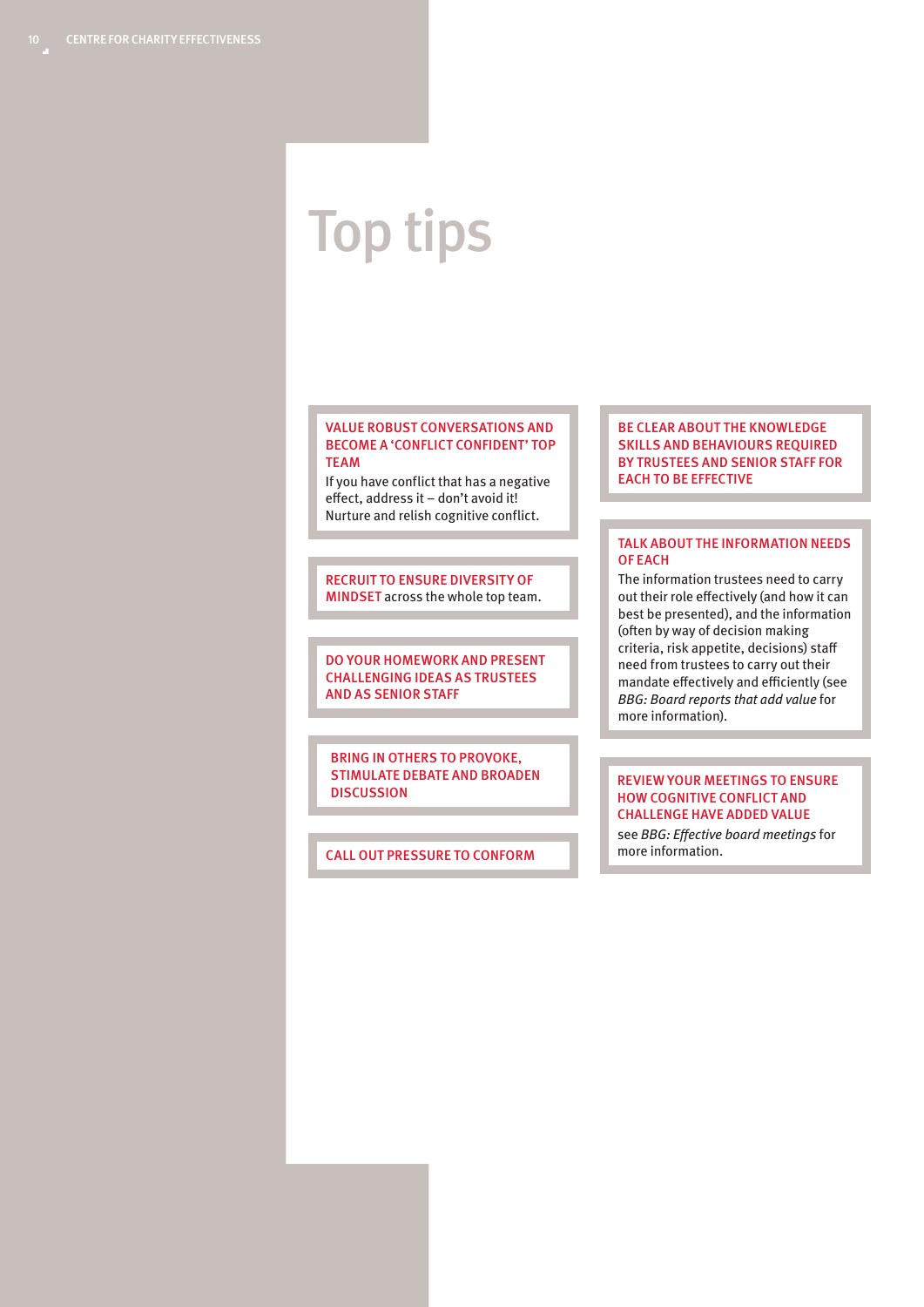### Resources

#### USEFUL LINKS

NCVO's [Road Ahead summary](https://publications.ncvo.org.uk/road-ahead-2021/) gives a broad overview of the complexity in our external environment. If you have time, [NPC's State of the Sector programme](https://www.thinknpc.org/examples-of-our-work/initiatives-were-working-on/state-of-the-sector/), especially [Flipping the](https://www.thinknpc.org/resource-hub/flipping-the-narrative-essays-on-transformation-from-the-sectors-boldest-voices/)  [narrative](https://www.thinknpc.org/resource-hub/flipping-the-narrative-essays-on-transformation-from-the-sectors-boldest-voices/) provides interesting analysis of what lies in our sector's future, and how we might equip ourselves to get ready and take advantage.

['How to build \(and rebuild\) trust',](https://www.ted.com/talks/frances_frei_how_to_build_and_rebuild_trust) Frances Frei, Harvard Business. Her examples are perhaps extreme in our context but the essence is a very helpful description of the component parts of trust. If you have more time, you [might find this summary \(and you can also link to the main](https://www.roffeypark.com/research-insights/the-lived-experience-of-trust/)  [report\) from Roffey Park on trust building behaviours interesting](https://www.roffeypark.com/research-insights/the-lived-experience-of-trust/).

Margaret Heffernan [discusses the value of deep disagreement and avoiding groupthink/echo](https://www.ted.com/talks/margaret_heffernan_dare_to_disagree)  [chambers in this TED talk](https://www.ted.com/talks/margaret_heffernan_dare_to_disagree).

The Stanford Social Innovation Review has a great article on [engaging constructively in](https://ssir.org/articles/entry/the_upside_of_conflict?utm_source=Enews&utm_medium=Email&utm_campaign=SSIR_Now&utm_content=Title)  [conflict](https://ssir.org/articles/entry/the_upside_of_conflict?utm_source=Enews&utm_medium=Email&utm_campaign=SSIR_Now&utm_content=Title).

Richard Chait talking about his seminal book 'Governance as Leadership', [highlights the value](https://hbswk.hbs.edu/archive/why-nonprofits-have-a-board-problem) [of Generative Governance – make sure you read the article The Power of Generative Thinking](https://hbswk.hbs.edu/archive/why-nonprofits-have-a-board-problem)  [in Organizations](https://hbswk.hbs.edu/archive/why-nonprofits-have-a-board-problem) as well as the interview with Richard.

Closely linked to generative thinking (though they are different) is creative thinking, and then its close relative 'innovation' (when creative thinking is turned into action). If you have a bit more time, take a look at this animation on '[Where good ideas come' from by Steven Johnson.](https://www.youtube.com/watch?v=NugRZGDbPFU)

Reid and Turbide's article (see article/book list below) on dilemmas in board/staff relations isn't available electronically, but there's a [blog by Sarah Hanks that gives a good overview](https://blogs.lt.vt.edu/reflectionsandexplorations/2014/12/04/examining-the-tensions-that-frame-nonprofit-governance-the-roles-and-responsibilities-of-nonprofit-chief-executives-and-board-members/).

#### BOOKS AND ARTICLES

[Reid, W., & Turbide, J. \(2014\). Dilemmas in the board-staff dynamics of nonprofit governance](https://www.routledge.com/Nonprofit-Governance-Innovative-Perspectives-and-Approaches/Cornforth-Brown/p/book/9780415783378)  [In C. Cornforth & W. A. Brown \(Eds.\), Nonprofit governance: innovative perspectives and](https://www.routledge.com/Nonprofit-Governance-Innovative-Perspectives-and-Approaches/Cornforth-Brown/p/book/9780415783378)  [approaches. Routledge](https://www.routledge.com/Nonprofit-Governance-Innovative-Perspectives-and-Approaches/Cornforth-Brown/p/book/9780415783378)

Steare (2009) [Ethicability – how to decide what's right and find the courage to do it](https://www.amazon.co.uk/Ethicability-Decide-Whats-Right-Courage/dp/0955236940/ref=sr_1_1?dchild=1&keywords=roger+steare+ethicability&qid=1628594137&sr=8-1). Roger Steare Consulting Limited

[Trower, Cathy \(2013\) The Practitioner's Guide to Governance as Leadership.](https://www.wiley.com/en-gb/The+Practitioner%27s+Guide+to+Governance+as+Leadership%3A+Building+High+Performing+Nonprofit+Boards-p-9781118237366) Jossey Bass: San Francisco

#### Resources from the Association of Chairs

[A Chair's Compass](https://www.associationofchairs.org.uk/resources/chairs-compass/) A guide for Chairs

[A Question of Balance:](https://www.associationofchairs.org.uk/resources/download-qob/) A guide to the relationship between the Chair and Chief Executive

#### Disclaimer

While great care has been taken to ensure the accuracy of information contained in this publication, information contained is provided on an 'as is' basis with no guarantees of completeness, accuracy, usefulness, timeliness or of the results obtained from the use of the information and the Centre for Charity Effectiveness accepts no responsibility or liability for any errors or omissions that may occur. The publisher and author make no representation, express or implied with regard to the accuracy of the information contained in this publication.

The views expressed in this publication may not necessarily be those of the Centre for Charity Effectiveness. Any action you take upon this information is strictly at your own risk. Specific advice should be sought from professional advisers for specific situations.